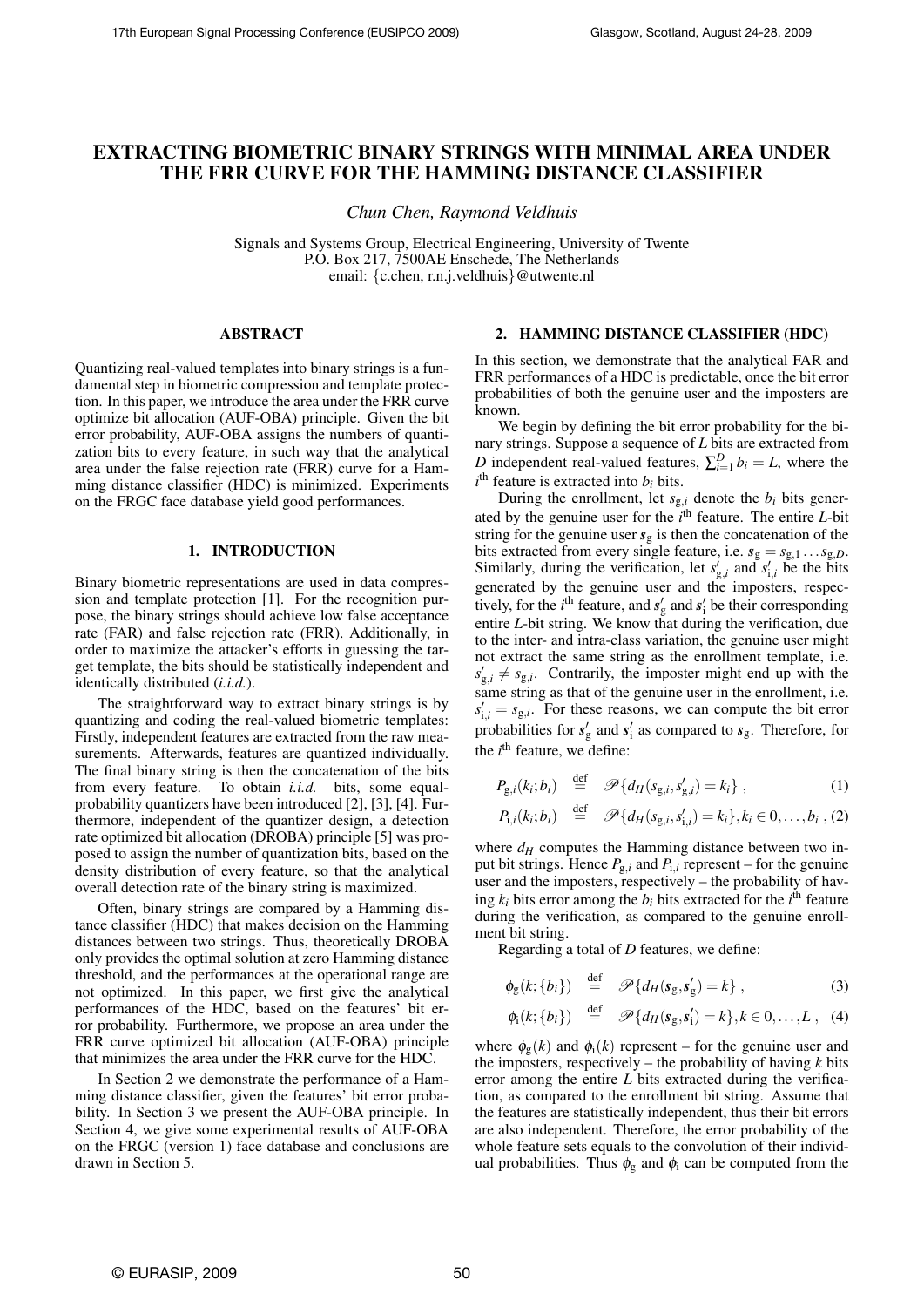convolution of  $P_{g,i}$  and  $P_{1,i}$ :

$$
\phi_{g}(k; \{b_i\}) = (P_{g,1} * P_{g,2} * ... * P_{g,D})(k; \{b_i\}), \quad (5)
$$

$$
\phi_i(k; \{b_i\}) = (P_{i,1} * P_{i,2} * \ldots * P_{i,D})(k; \{b_i\}) .
$$
 (6)

Expressions in (5) and (6) are defined as the bit error probability models of the binary string for the genuine user and the imposters. Based on these, we can further compute the analytical FAR and FRR performances of the HDC. Thus, the FAR  $(\alpha(t; \{b_i\})$  at the Hamming distance threshold *t* is:

$$
\alpha(t; \{b_i\}) \stackrel{\text{def}}{=} \mathscr{P}\{d_H(s_g, s_i') \leq t\},
$$
  

$$
= \sum_{k=0}^t \phi_i(k; \{b_i\}), \qquad i = 1, ..., D. \tag{7}
$$

Similarly, the FRR  $(\beta(t;\{b_i\})$  at the Hamming distance threshold *t* is:

$$
\beta(t; \{b_i\}) \stackrel{\text{def}}{=} \mathscr{P}\{d_H(s_g, s'_g) > t\},
$$
  

$$
= \sum_{k=t+1}^{L} \phi_g(k; \{b_i\}), \qquad i = 1, ..., D. (8)
$$

# 3. AREA UNDER FRR CURVE OPTIMIZED BIT ALLOCATION (AUF-OBA)

# 3.1 Problem Formulation

The optimization problem is defined for every genuine user. Suppose we need to extract *L* bits from *D* independent realvalued features. For every single feature, a background probability density function (PDF) and a genuine user PDF – indicating the feature density of the imposters and the genuine user respectively – are known. Moreover, a quantizer is employed to quantize the *i*<sup>th</sup> feature into  $b_i$  bits,  $i = 1, ..., D$ ,  $b_i \in \{0, \ldots, b_{\text{max}}\}$ . From (7) and (8) we observe that the FAR and FRR performances of the strings depend on the bits assignment  ${b_i}$ . Therefore, the goal of the bit extraction is to determine  $\{b_i\}$ , so that the verification performance in (7) and (8) is optimal.

Furthermore, to obtain *i.i.d* imposter bits, an equalprobability quantizer is required for the quantization of every feature. We know that an equal-probability quantizer gives equally  $2^{-b_i}$  probability mass for every interval. Thus, for the *i*<sup>th</sup> feature, when assigned with  $2^{b_i}$  code words, the  $k_i$ -bit error probability  $P_{1,i}(k_i; b_i)$  for the imposters becomes:

$$
P_{i,i}(k_i; b_i) = 2^{-b_i} \begin{pmatrix} b_i \\ k_i \end{pmatrix} . \tag{9}
$$

Subject to  $\sum_{i=1}^{D} b_i = L$ , the FAR in (7) becomes:

$$
\alpha(t; \{b_i\}) = \sum_{k=0}^{t} \phi_i(k; \{b_i\}),
$$

$$
= 2^{-L} \sum_{k=0}^{t} \binom{L}{k}.
$$
 (10)

Expression (10) suggests that when quantized by an equalprobability quantizer, the FAR only depends on the string length *L* and becomes independent of the bits assignment

 ${b_i}$ . Therefore, to optimize the FAR and FRR performances, we propose to minimize the area under the FRR curve. The optimization problem is then formulated as:

$$
b_i^* \} = \arg \min_{\sum_{i=1}^D b_i = L} A_{\text{FRR}} ,
$$
  
= 
$$
\arg \min_{\sum_{i=1}^D b_i = L} \sum_{t=0}^L \beta(t; \{b_i\}) ,
$$
 (11)

### 3.2 AUF-OBA Solution

{*b*

We first reformulate  $\beta(t; \{b_i\})$  in (8) into the following expression:

$$
\beta(t; \{b_i\}) = \sum_{k=t+1}^{L} \phi_{g}(k; \{b_i\}),
$$
  
= 
$$
\sum_{k=0}^{L} u(k-(t+1))\phi_{g}(k; \{b_i\}),
$$
 (12)

with

$$
\mathbf{u}(k) \stackrel{\text{def}}{=} \begin{cases} 1, & k \ge 0 \\ 0, & k < 0 \end{cases} \tag{13}
$$

Therefore the area under the FRR curve becomes:

$$
A_{\text{FRR}} = \sum_{t=0}^{L} \beta(t; \{b_i\}),
$$
  
\n
$$
= \sum_{t=0}^{L} \sum_{k=0}^{L} \left[ \mathbf{u}(k - (t+1)) \phi_{g}(k; \{b_i\}) \right],
$$
  
\n
$$
= \sum_{k=0}^{L} \left[ \phi_{g}(k; \{b_i\}) \sum_{t=0}^{L} \mathbf{u}(k - (t+1)) \right],
$$
  
\n
$$
= \sum_{k=0}^{L} k \phi_{g}(k; \{b_i\}),
$$
  
\n
$$
= \mathcal{E}[k; \{b_i\}].
$$
 (14)

Hence,  $A_{\text{FRR}}$  equals to the expected value of the number of bit errors  $\mathcal{E}[k; \{b_i\}]$ . Furthermore, we know that the *k*-bit error of a *L*-bit binary string come from *D* real-valued features. Thus with  $k_i$  ( $i = 1, \ldots, D$ ) bits error per feature. Furthermore, we have that the expected value of a sum equals the sum of the expected values. Therefore,

$$
A_{\text{FRR}} = \mathscr{E}[k; \{b_i\}],
$$
  
= 
$$
\sum_{i=1}^{D} \mathscr{E}[k_i; b_i],
$$
 (15)

where  $\mathcal{E}[k_i; b_i]$  is defined as the expected value of the number of errors for the *i*<sup>th</sup> feature:

$$
\mathscr{E}[k_i; b_i] = \sum_{k_i=0}^{b_i} k_i P_{g,i}(k_i; b_i) .
$$
 (16)

Let  $G_i(b_i)$  be a gain factor:

$$
G_i(b_i) = -\mathscr{E}[k_i; b_i] = -\sum_{k_i=0}^{b_i} k_i P_{g,i}(k_i; b_i) , \qquad (17)
$$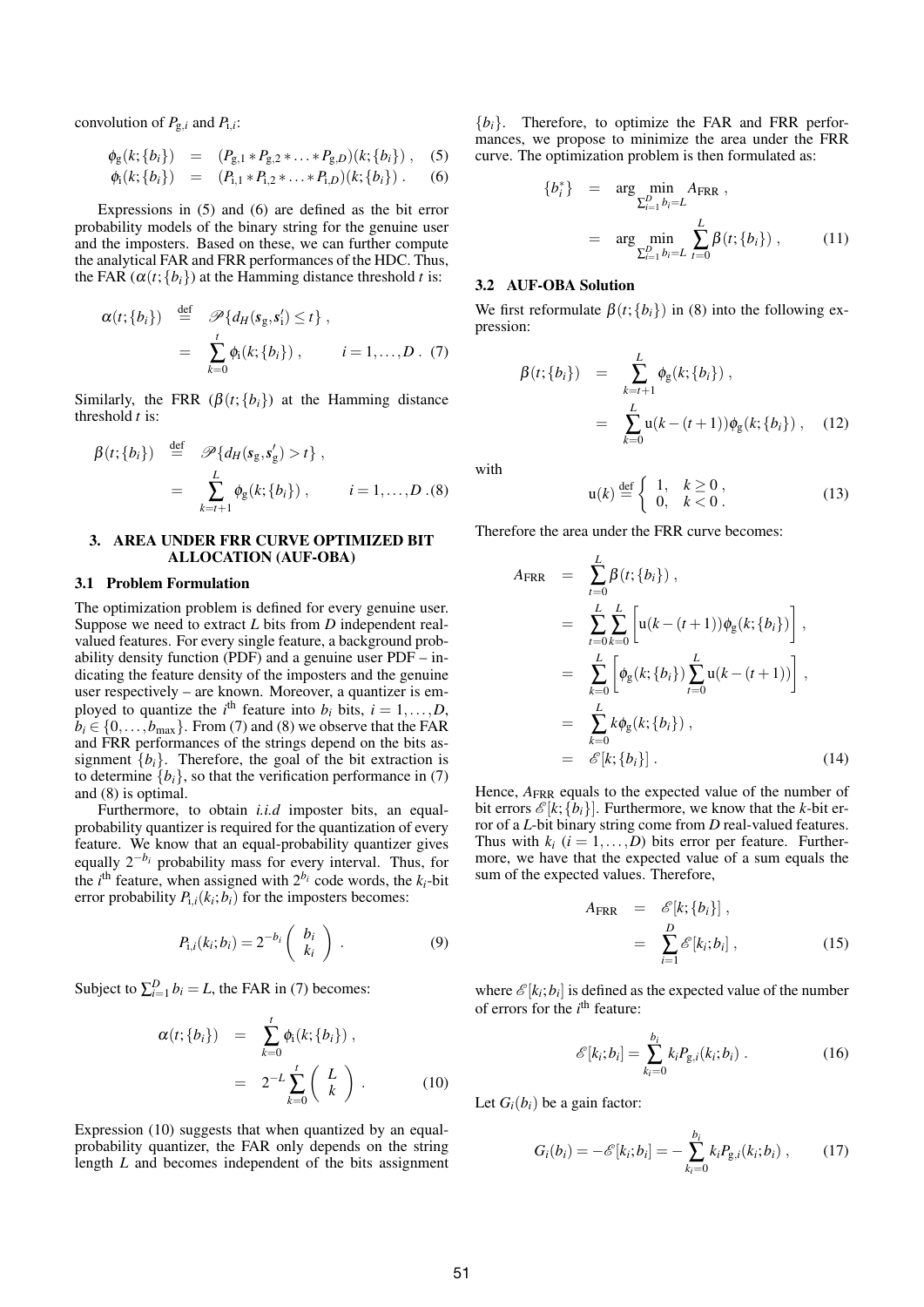we can now formulate AUF-OBA principle in (11) into:

$$
\{b_i^*\} = \arg \min_{\sum_{i=1}^D b_i = L} \sum_{i=1}^D \mathscr{E}[k_i; b_i],
$$
  
= 
$$
\arg \max_{\sum_{i=1}^D b_i = L} \sum_{i=1}^D G_i(b_i).
$$
 (18)

This optimization can be solved by a common dynamic programming approach that is also used in DROBA [5], see Appendix A. The computational complexity is about  $O(D^2 \times$  $b_{\max}^2$ ).

#### 3.3 The genuine user  $k_i$ -bit error probability

Computing the gain factor  $G_i$  in (17) relies on the genuine user  $k_i$ -bit error probability  $P_{g,i}(k_i; b_i)$ , as defined in (1). Given the real-valued genuine user PDF  $p_{g,i}$  as well as a quantizer, we can compute  $P_{g,i}(k_i; b_i)$  as:

$$
P_{g,i}(k_i; b_i) \stackrel{\text{def}}{=} \mathscr{P}\{d_H(s_{g,i}, s'_{g,i}) = k_i\},
$$
  

$$
= \int_{Q(k_i; b_i)} p_{g,i}(v) dv,
$$
 (19)

where  $Q(k_i; b_i)$  indicates the quantization intervals with  $k_i$ bit error as compared to the genuine code *s*g,*<sup>i</sup>* . An example of these intervals based on Gray code is illustrated in Fig. 1.



Figure 1: An example of computing  $P_{g,i}(k_i; b_i)$  for the *i*<sup>th</sup> feature, assigned with  $b_i = 2$  bits Gray code. The genuine user PDF  $p_{g,i}$  (black curve);  $Q(0,2)$  with the genuine code '11' (grey);  $Q(1,2)$  with 1-bit error (blue); and  $Q(2,2)$  with 2-bit error (white).

#### 4. EXPERIMENTS

### 4.1 Experimental setup

We tested the AUF-OBA principle on the FRGC(version 1) [6] face database. A standard landmark based registration method, i.e. eyes, nose and mouth, was used to align the images. Afterwards, a measurement of 8762 gray pixel values were extracted. We made two subsets:  $FRGC_H$  and  $FRGC_L$ . Set  $FRGC<sub>H</sub>$  contains 275 users with various numbers of high quality images (*n* from 4 to 36), taken under controlled conditions. Set  $F RGC<sub>L</sub>$  contains 198 users with low quality images (*n* from 4 to 16), taken under uncontrolled conditions.

We randomly selected different users for training and testing and repeated our experiment with 5 partitionings. With, in total, *n* samples per user, the division of the data is stated in Table 1.

Table 1: Data division (number of users  $\times$  number of samples per user) and the number of trials for  $FRGC<sub>U</sub>$  and  $FRGC<sub>U</sub>$ .

| $\mu$ and $\mu$ and the number of that's for TROCH and TROCH. |                |                  |                                                     |  |  |  |  |  |  |
|---------------------------------------------------------------|----------------|------------------|-----------------------------------------------------|--|--|--|--|--|--|
|                                                               |                |                  | Training   Enrollment   Verification   Partitioning |  |  |  |  |  |  |
| FRGC <sub>H</sub>                                             | $210 \times n$ | $65 \times 3n/4$ | $65 \times n/4$                                     |  |  |  |  |  |  |
| FRGC <sub>L</sub>                                             | $150 \times n$ | $48 \times 2n/3$ | $48 \times n/3$                                     |  |  |  |  |  |  |

In the training step, we first applied a combined PCA/LDA method [7] on a training set. The obtained transformation was then applied to both the enrollment and verification sets. We assume that the measurements have Gaussian density, thus after the PCA/LDA, the extracted *D* features are statistically independent. In the enrollment step, we applied the AUF-OBA for every target user. We set  $b_{\text{max}} = 3$ . The gain factor  $G_i$  was computed from the fixed quantizer [2], [3], [4]. Additionally, the background PDF and the genuine user PDF were modeled as Gaussian density, e.g.  $p_b = N(v, 0, 1)$ ,  $p_g = N(v, \mu, \sigma)$ , respectively. The AUF-OBA outputs the bit assignment  $\{b_i^*\}$ , based on which the features were quantized and coded with a Gray code. In the verification step, the features of the query user were quantized and coded according to the  $\{b_i^*\}$  of the claimed identity, resulting in a query binary string. Finally the query binary string was compared with the target binary string by using a HDC.

#### 4.2 Experimental results

We evaluated the performances of the binary strings with  $L = 31$ , 63 and 127, extracted from various numbers of features  $D$ . The FAR/FRR performances for FRGC $_H$  and  $F RGC<sub>L</sub>$  are shown in Fig. 2 and Fig. 3, where the FAR is plotted in log scale. Since the HDC is evaluated at integer Hamming distance threshold, the FAR/FRR performances are discrete. Figure 2 suggests that for the high quality data FRGC $_H$ , given *L*, when the number of features *D* increases, the overall FAR/FRR performance improves and becomes stable. This result proves that AUF-OBA can effectively extract distinctive bits when the feature dimensionality is high. Contrarily, Fig. 3 suggests that for the low quality data  $FRGC<sub>L</sub>$ , given *L*, when the number of features *D* increases, the overall FAR/FRR performance improves. However, when  $D \gg L$ , as seen with  $L = 31$  and 63 in Fig. 3(a), 3(b), the performance starts to deteriorate. The reason is that at a high dimensionality after PCA/LDA transformation, the features of the low quality data become less reliable, and the error probabilities built on such features are not accurate.

To further investigate the performances at the operational points, i.e. FAR  $\approx 10^{-4}$ , we picked the *D-L* settings with the best performances around such operational points. The FAR/FRR performances for  $FRGC_H$  and  $FRGC_L$  are listed in Table 2 and Table 3. Results show that the FRR performances at FAR ≈ 10−<sup>4</sup> are good regarding a compression or template protection system. Additionally, A lower FRR is achieved when the binary string length *L* is larger, e.g.  $L = 127$ .

To compare the performances of AUF-OBA with DROBA, in Fig. 4 we illustrated their performances at the same *D*-*L* settings. Results show that AUF-OBA is slightly better than DROBA.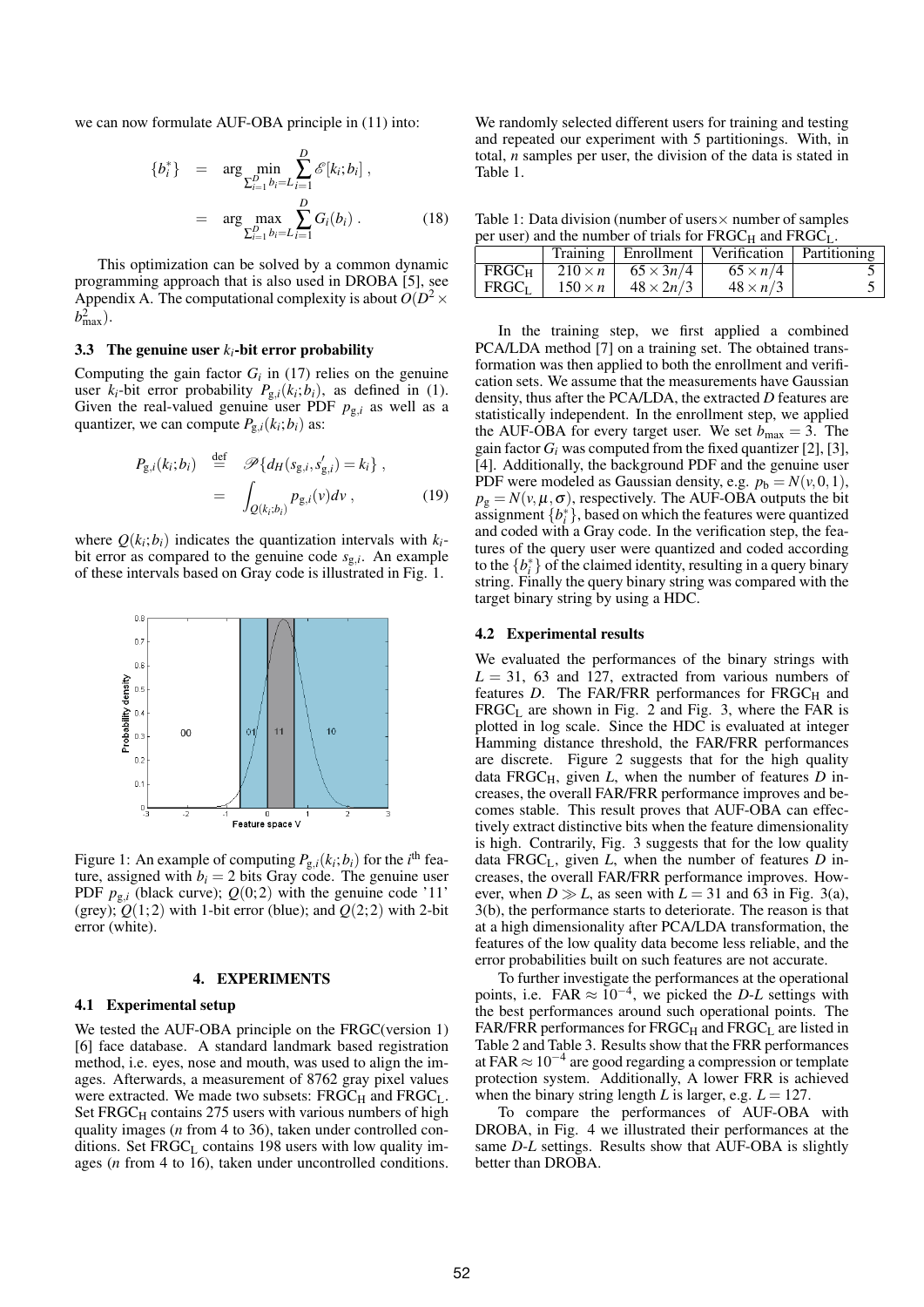



Figure 2: The FAR/FRR performances for  $FRGC_H$  extracted under AUF-OBA principle, from various numbers of features *D*, at (a)  $L = 31$ ; (b)  $L = 63$  and (c)  $L = 127$ .

Figure 3: The FAR/FRR performances for FRGC<sub>L</sub> extracted under AUF-OBA principle, from various numbers of features *D*, at (a)  $L = 31$ ; (b)  $L = 63$  and (c)  $L = 127$ .

Table 2: The FAR/FRR performances for FRGC<sub>H</sub>.

| Table 2: The FAR/FRR performances for FRGC <sub>H</sub> . |            |                 |     |                 | Table 3: The FAR/FRR performances for $F RGC_L$ . |                 |                          |            |            |                 |     |            |       |
|-----------------------------------------------------------|------------|-----------------|-----|-----------------|---------------------------------------------------|-----------------|--------------------------|------------|------------|-----------------|-----|------------|-------|
| FRGC <sub>H</sub>                                         | <b>FRR</b> | FAR             | FRR | FAR             | <b>FRR</b>                                        |                 | FAR    FRGC <sub>L</sub> | <b>FRR</b> | <b>FAR</b> | <b>FRR</b>      | FAR | <b>FRR</b> | FAR 1 |
|                                                           |            | $\mathscr{O}_0$ |     | $\mathscr{C}_o$ |                                                   | $\mathscr{O}_0$ |                          | $( \% )$   |            | $\mathcal{P}_o$ |     | (%)        |       |
| $D=100$ , $L=31$                                          | 6.5        | 0.01            |     | 0.2             | 0.7                                               |                 | $D=80$ . $L=31$          |            | 0.02       |                 |     |            |       |
| $D=200, L=63$                                             |            | 0.01            |     | 0.1             |                                                   |                 | $D=80$ . L $=63$         |            | 0.01       |                 |     |            |       |
| $D=200$ , $L=127$                                         |            | 0.01            |     | 0.1             |                                                   |                 | $D=149$ , $L=127$        | 12         | 0.01       |                 |     |            |       |